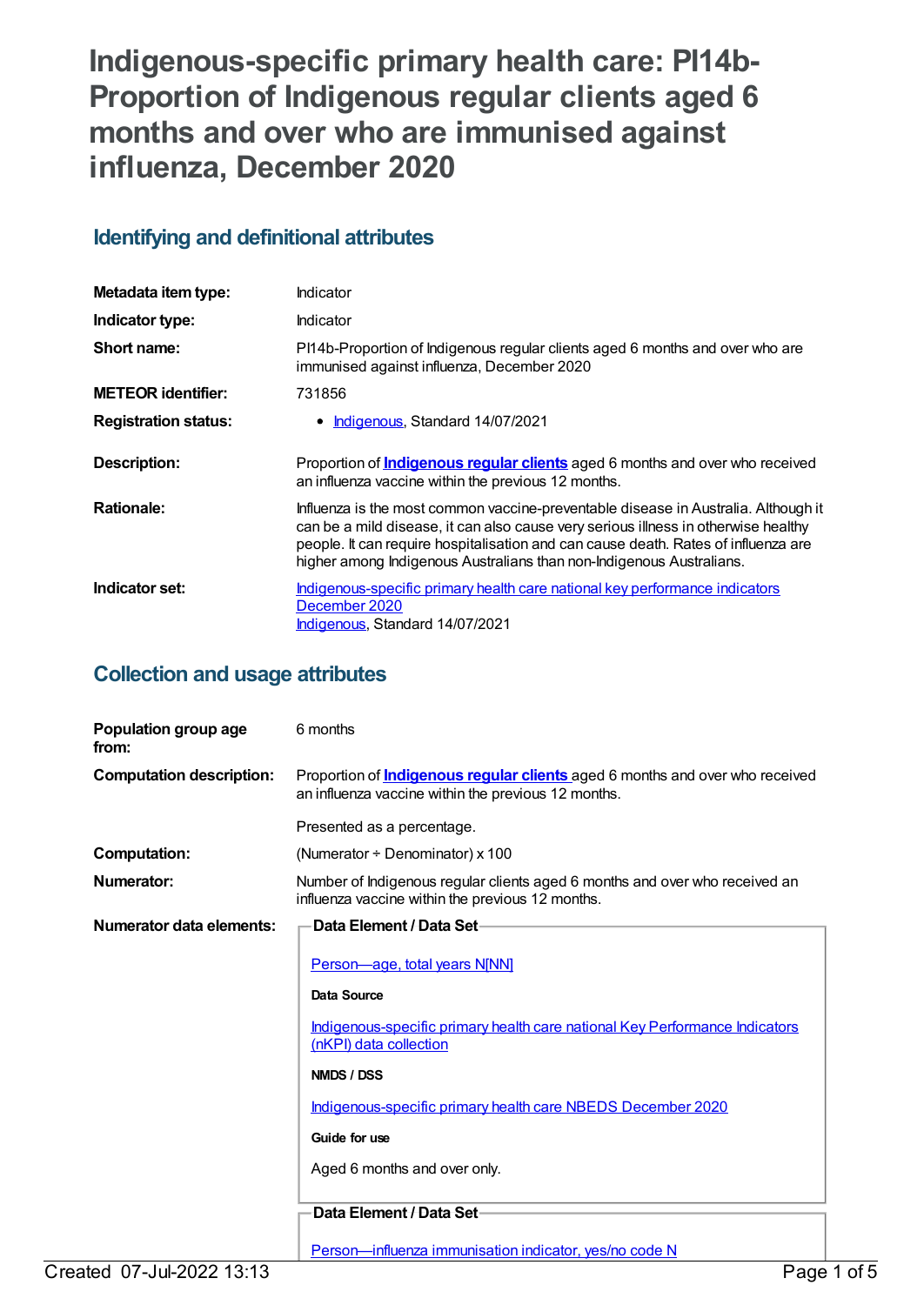#### **Data Source**

[Indigenous-specific](https://meteor.aihw.gov.au/content/737914) primary health care national Key Performance Indicators (nKPI) data collection

#### **NMDS / DSS**

[Indigenous-specific](https://meteor.aihw.gov.au/content/738532) primary health care NBEDS December 2020

#### **Guide for use**

An Indigenous person aged 6 months and over is immunised against influenza if they have received an influenza vaccine within the previous year.

#### **Data Element / Data Set**

#### Person-age, total months N[N]

#### **Data Source**

[Indigenous-specific](https://meteor.aihw.gov.au/content/737914) primary health care national Key Performance Indicators (nKPI) data collection

#### **NMDS / DSS**

[Indigenous-specific](https://meteor.aihw.gov.au/content/738532) primary health care NBEDS December 2020

#### **Guide for use**

Aged 6 months and over only.

#### **Data Element / Data Set**

Person-Indigenous status, code N

#### **Data Source**

[Indigenous-specific](https://meteor.aihw.gov.au/content/737914) primary health care national Key Performance Indicators (nKPI) data collection

#### **NMDS / DSS**

[Indigenous-specific](https://meteor.aihw.gov.au/content/738532) primary health care NBEDS December 2020

**Guide for use**

Indigenous only.

#### **Data Element / Data Set**

[Person—regular](https://meteor.aihw.gov.au/content/686291) client indicator, yes/no code N

#### **Data Source**

[Indigenous-specific](https://meteor.aihw.gov.au/content/737914) primary health care national Key Performance Indicators (nKPI) data collection

#### **NMDS / DSS**

[Indigenous-specific](https://meteor.aihw.gov.au/content/738532) primary health care NBEDS December 2020

#### **Guide for use**

Regular clients only.

**Denominator:** Total number of Indigenous regular clients aged 6 months and over.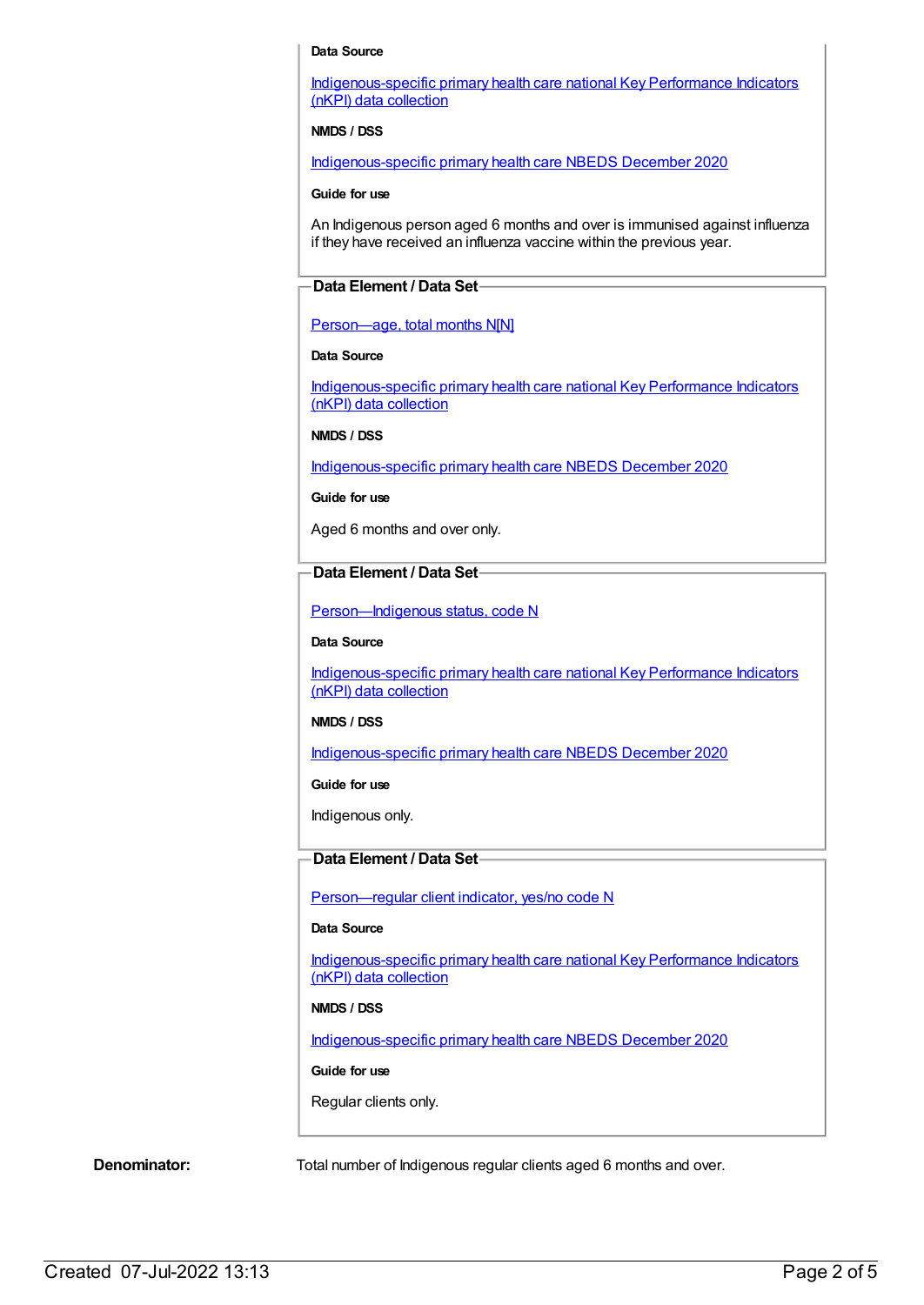#### **Denominator data elements:**

#### **Data Element / Data Set**

#### [Person—age,](https://meteor.aihw.gov.au/content/303794) total years N[NN]

#### **Data Source**

[Indigenous-specific](https://meteor.aihw.gov.au/content/737914) primary health care national Key Performance Indicators (nKPI) data collection

#### **NMDS / DSS**

[Indigenous-specific](https://meteor.aihw.gov.au/content/738532) primary health care NBEDS December 2020

**Guide for use**

Aged 6 months and over only.

#### **Data Element / Data Set**

[Person—age,](https://meteor.aihw.gov.au/content/538047) total months N[N]

#### **Data Source**

[Indigenous-specific](https://meteor.aihw.gov.au/content/737914) primary health care national Key Performance Indicators (nKPI) data collection

**NMDS / DSS**

[Indigenous-specific](https://meteor.aihw.gov.au/content/738532) primary health care NBEDS December 2020

**Guide for use**

Aged 6 months and over only.

#### **Data Element / Data Set**

Person-Indigenous status, code N

#### **Data Source**

[Indigenous-specific](https://meteor.aihw.gov.au/content/737914) primary health care national Key Performance Indicators (nKPI) data collection

#### **NMDS / DSS**

[Indigenous-specific](https://meteor.aihw.gov.au/content/738532) primary health care NBEDS December 2020

**Guide for use**

Indigenous only.

#### **Data Element / Data Set**

[Person—regular](https://meteor.aihw.gov.au/content/686291) client indicator, yes/no code N

#### **Data Source**

[Indigenous-specific](https://meteor.aihw.gov.au/content/737914) primary health care national Key Performance Indicators (nKPI) data collection

#### **NMDS / DSS**

[Indigenous-specific](https://meteor.aihw.gov.au/content/738532) primary health care NBEDS December 2020

#### **Guide for use**

Regular clients only.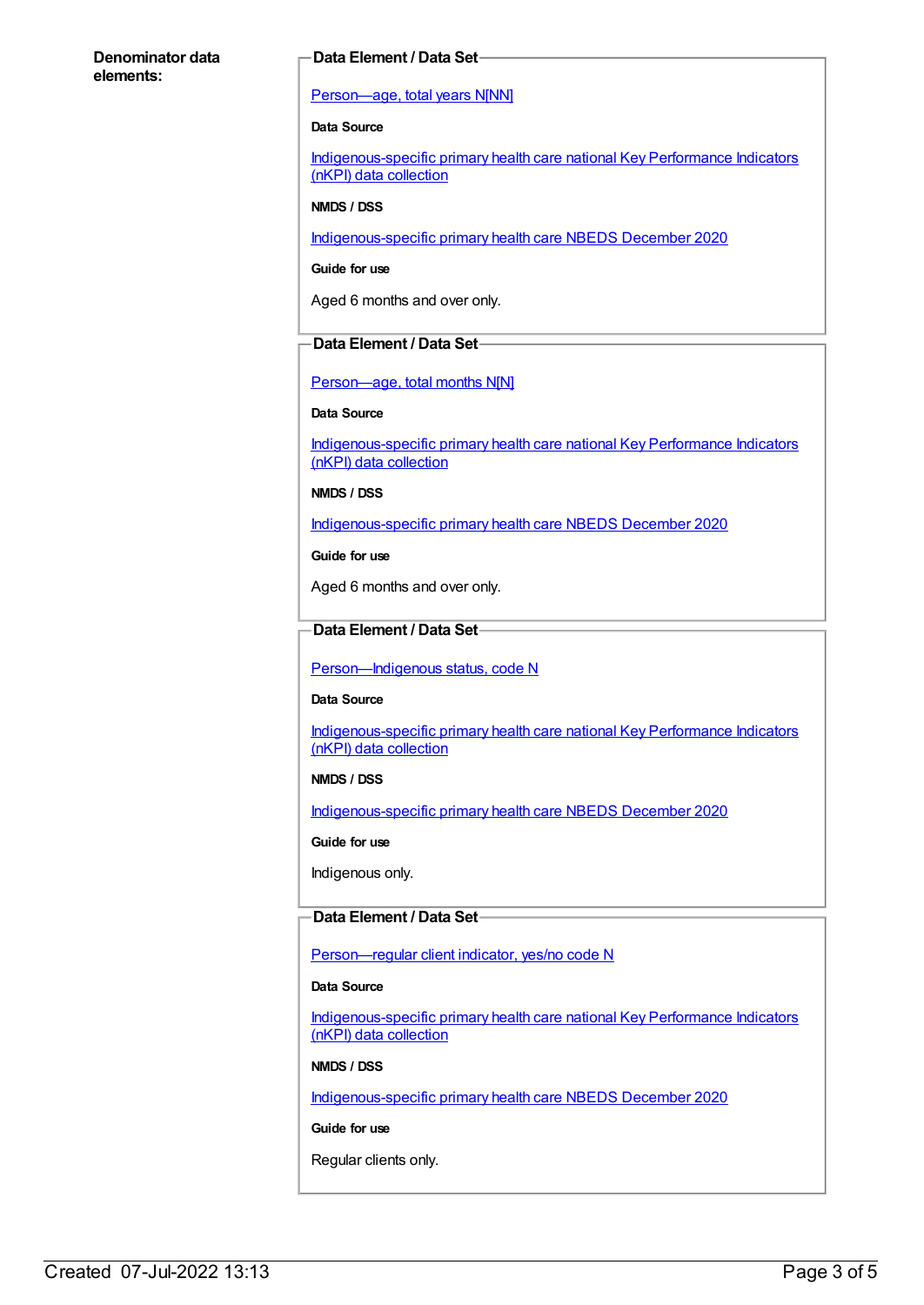| Disaggregation:                         | Sex:                                                                                                  |
|-----------------------------------------|-------------------------------------------------------------------------------------------------------|
|                                         | a) Male                                                                                               |
|                                         | b) Female.                                                                                            |
|                                         | 2. Age group:                                                                                         |
|                                         | a) 6 months-4 years                                                                                   |
|                                         | b) $5-14$ years                                                                                       |
|                                         | c) 15-24 years                                                                                        |
|                                         | d) 25-34 years<br>e) 35-44 years                                                                      |
|                                         | f) $45-54$ years                                                                                      |
|                                         | g) 55-64 years                                                                                        |
|                                         | h) 65 years and over.                                                                                 |
| <b>Disaggregation data</b><br>elements: | Data Element / Data Set                                                                               |
|                                         | Person-age, total years N[NN]                                                                         |
|                                         | <b>Data Source</b>                                                                                    |
|                                         | Indigenous-specific primary health care national Key Performance Indicators<br>(nKPI) data collection |
|                                         | NMDS / DSS                                                                                            |
|                                         | Indigenous-specific primary health care NBEDS December 2020                                           |
|                                         | Guide for use                                                                                         |
|                                         | Aged 6 months and over only.                                                                          |
|                                         | Data Element / Data Set-                                                                              |
|                                         |                                                                                                       |
|                                         | Person-age, total months N[N]                                                                         |
|                                         | Data Source                                                                                           |
|                                         | Indigenous-specific primary health care national Key Performance Indicators<br>(nKPI) data collection |
|                                         | NMDS / DSS                                                                                            |
|                                         | Indigenous-specific primary health care NBEDS December 2020                                           |
|                                         | Guide for use                                                                                         |
|                                         | Aged 6 months and over only.                                                                          |
|                                         | Data Element / Data Set-                                                                              |
|                                         | Person-sex, code X                                                                                    |
|                                         | Data Source                                                                                           |
|                                         | Indigenous-specific primary health care national Key Performance Indicators<br>(nKPI) data collection |
|                                         | NMDS / DSS                                                                                            |
|                                         | Indigenous-specific primary health care NBEDS December 2020                                           |
|                                         |                                                                                                       |
| <b>Comments:</b>                        | Census date for reporting is 31 December 2020.                                                        |

# **Representational attributes**

| <b>Representation class:</b> | Percentage |
|------------------------------|------------|
| Data type:                   | Real       |